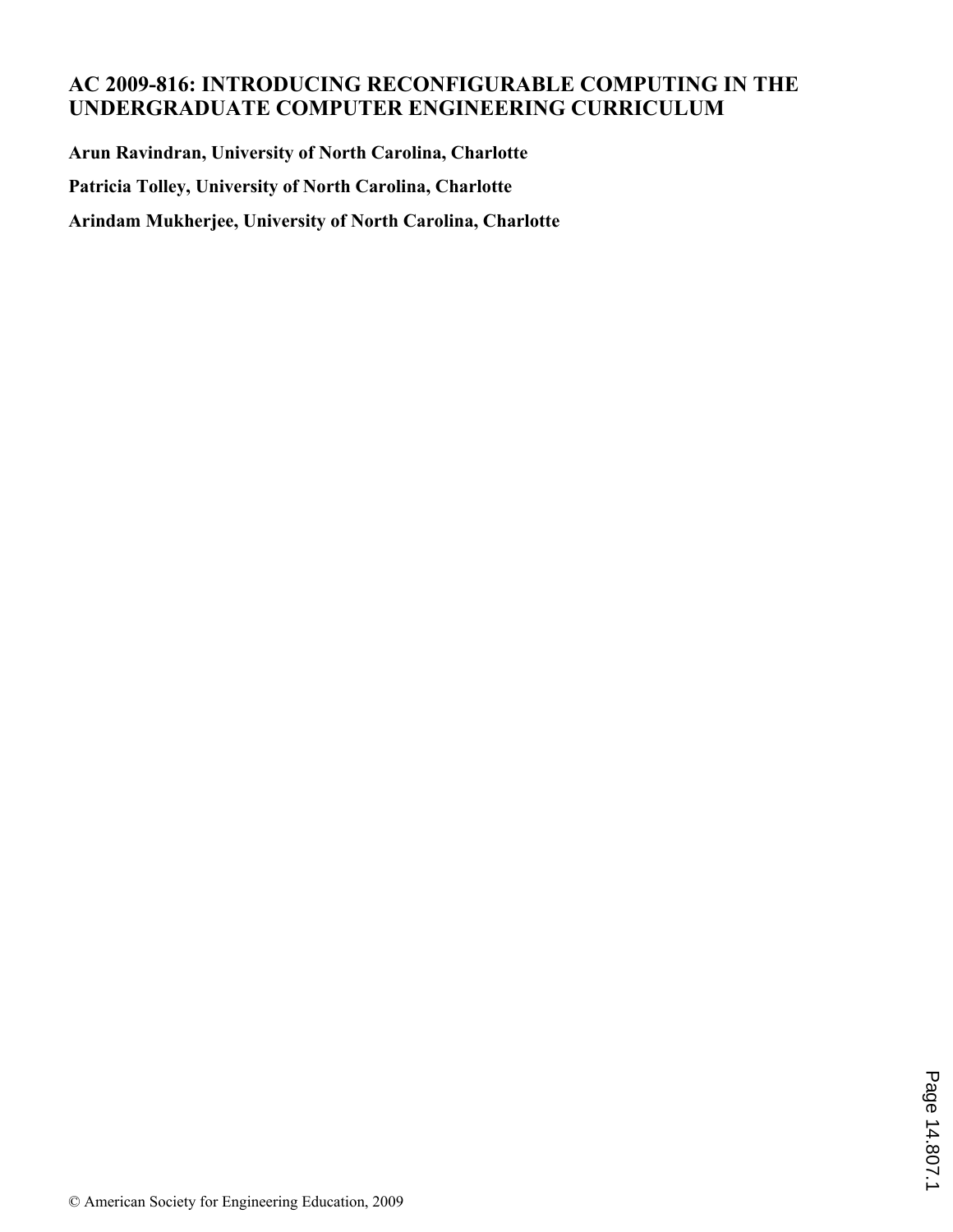# **Introducing Reconfigurable Computing in the Undergraduate Computer Engineering Curriculum**

#### **Abstract**

We present our curriculum development efforts on introducing undergraduate computer engineering seniors to the emerging paradigm of high performance computing through the use of FPGA based reconfigurable computers. The prerequisites required for the course are programming using a high level language such as C/C++ or Java and an understanding of logic design, both which a typical undergraduate computer engineering student acquires at the sophomore or the junior level. An associated laboratory component was also developed, where weekly hands-on laboratory sessions serve to reinforce the ideas learned in the lecture. The course projects are drawn from a variety of disciplines which use high performance computing including bioinformatics, scientific computing, and signal processing. The course was assessed through pre and post tests, focus groups, and external evaluators drawn from faculty from other departments. Our assessments indicate that the course has had a significant impact on student understanding of digital logic design, exploitation of data parallelism in computationally intensive algorithms, and hardware-software integration issues. Our overall conclusion is that with a carefully planned syllabus, course projects, and the availability of student support resources, introducing reconfigurable computing to undergraduate computer engineering students can be a useful vehicle for teaching topics on parallel hardware and parallel algorithms.

#### **Introduction**

The availability of high speed Field Programmable Gate Arrays (FPGA) with more than a billion transistors has provided hardware designers with a platform for implementing complex high performance designs such that the programmability of general purpose processors and the performance of custom-designed hardware can be simultaneously achieved<sup>1</sup>. In a reconfigurable computer, FPGAs in conjunction with microprocessors serve as hardware accelerators for acceleration of computationally intensive tasks, delivering significant increase in performance<sup>2</sup>. However, the typical undergraduate computer engineering curriculum has yet to introduce students to this rapidly emerging computing paradigm.

Over the past couple of years, the authors, with the help of a National Science Foundation Course, Curriculum and Laboratory Improvement Grant, have developed and taught a new course titled "Hardware Acceleration using Field Programmable Gate Arrays (FPGAs)". The course seeks to introduce undergraduate computer engineering seniors to the emerging paradigm of high performance computing through the use of FPGA based reconfigurable computers. An associated laboratory component was also developed, where weekly hands-on laboratory sessions serve to reinforce the ideas learned in the lecture. This paper focuses on three key components that describe our approach in educating computer engineers in this area of contemporary interest.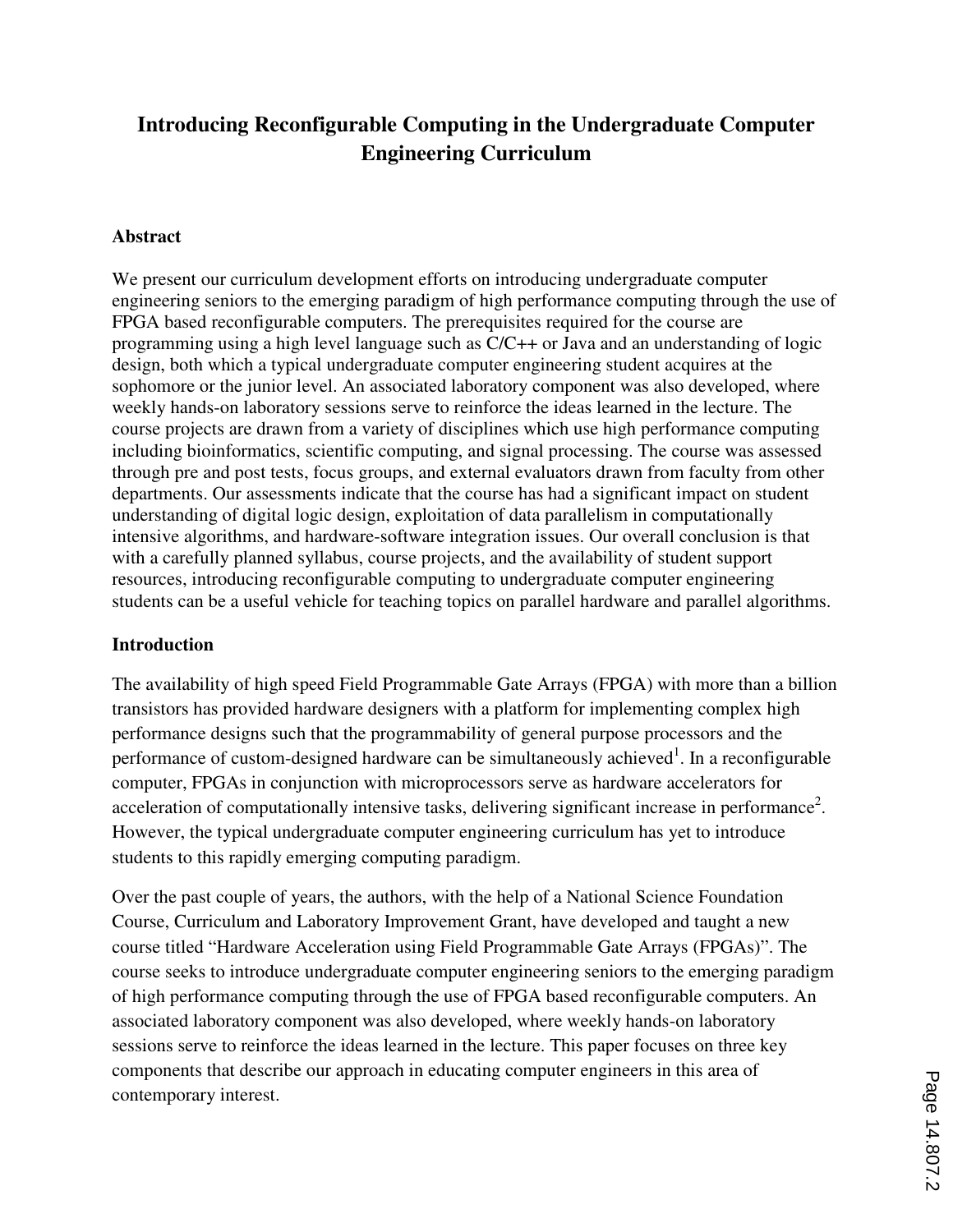1) Emphasis on the use of systolic array architectures for efficient hardware design on FPGAs and the tight integration of laboratory and lectures.

2) Use of multi-disciplinary projects drawn from diverse areas such as scientific computing, signal processing, and bioinformatics that expose students to the use of reconfigurable computing in real life high performance computing applications.

3) Continuous assessments using pre-test, post-tests, midterm examinations, and in-class focus groups. We note that given the broad scope and challenging nature of the material covered in a semester, continuous assessment is necessary to maintain good communication between the instructor and the students and to achieve specified learning outcomes.

# **Curriculum fit**

At our university, computer engineering undergraduate students take the following course sequence prior to our new course:

Logic System Design: One semester sophomore course offered every semester where students are introduced to Boolean logic and combinational logic design.

Digital Design Laboratory: One semester sophomore course offered every semester involving laboratory implementation of combinational logic circuits.

Advanced Digital Logic Systems: One semester junior course offered every semester (including summer) which includes sequential logic design, data path components, register-transfer level design, introduction to the hardware description language VHDL, and a laboratory component involving use of FPGAs for logic prototyping. Advanced Digital Logical Systems is the prerequisite for the new course. Typical enrollment is around 40 students in the fall semester and 30 students in the spring semester.

A survey of computer engineering curricula in other universities indicates that computer engineering undergraduates have used FPGAs for logic prototyping early in the junior year making it feasible to introduce this course in the first semester of their senior year. The new course could serve as a depth requirement in some programs, either as a required course or as an elective depending on the programs goals.

At our institution, the new course is a required depth course taught both in the Fall and the Spring semesters.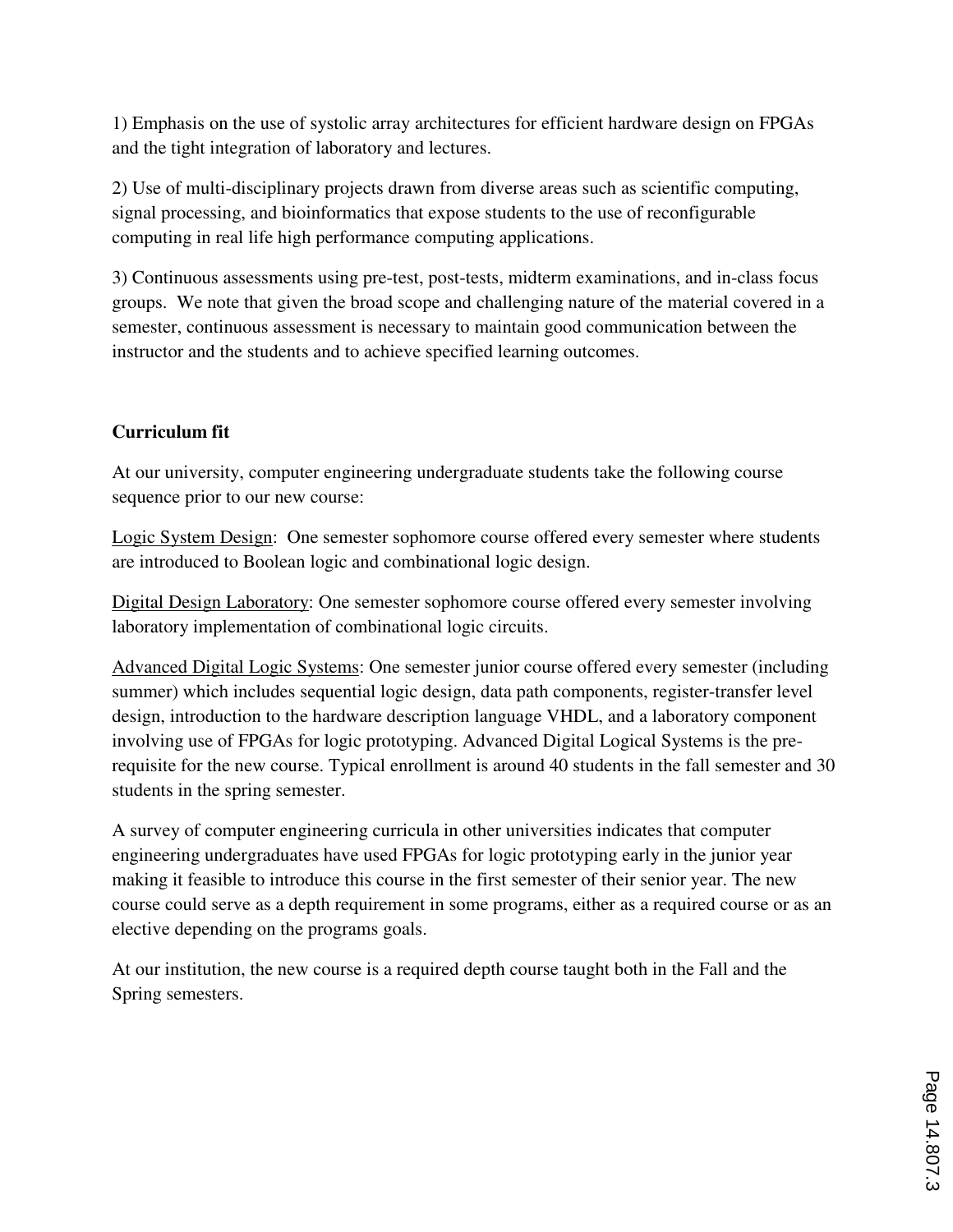## **Course Components**

#### *Course objectives*

At the end of the course the students must have the following knowledge and skills.

(1) Ability to model and synthesize digital designs in VHDL.

(2) Familiarity with FPGA architectures, design flow, and interfacing issues for use in high performance computing.

 (3) Exposure to diverse computationally intensive algorithms from digital signal processing, scientific computing, and bioinformatics

(4) Use of systolic array architectures for exploiting fine grained data parallelism on FPGAs.

# *Digital design using VHDL*

The computational kernels to be implemented on the FPGA need to be expressed in a hardware description language or a C dialect that can be compiled to run on the hardware<sup>5</sup>. Since our students have had prior exposure to VHDL, we use it to capture and synthesize logic design on the FPGA. Also, VHDL provides better control and flexibility over the final design compared to high level C dialects such as ImpluseC<sup>6</sup> and MitrionC<sup>7</sup>. Although the students taking this course have had significant exposure to digital design and some exposure to VHDL, we spend about one week reviewing topics such as sequential logic and register transfer logic design. A further three weeks is dedicated to an in-depth teaching of VHDL with topics including VHDL structure and syntax, behavioral, structural and data flow modeling, writing test benches, and development of synthesizable register-transfer level code. The lecture slides are made available online on the course webpage<sup>3</sup> enabling students to preview the material before the class. The book by Ashenden<sup>4</sup> is used as a required text book.

# *FPGA Design Flow*

The students are introduced to the hardware architectures of high performance FPGAs such as the Xilinx Virtex family of FPGAs<sup>8</sup>. Special emphasis is placed on advanced architectural features such as Block RAMS (BRAMs), serial transceivers, embedded multipliers, and multiple Power-PC hardcore processors. The students are introduced to the FPGA design flow consisting of design capture in VHDL, simulation for functional and timing verification, synthesis, place and route, and post place and route simulation. In a typical undergraduate FPGA laboratory with an emphasis on logic prototyping, the FPGA is interfaced to the external processor through a relatively low speed parallel port. However, to achieve the high speed data transfer required for hardware accelerator applications, the students are made familiar with direct interfacing of FPGA boards with the host processor through the PCI bus and the use of specialized interconnects by reconfigurable computer vendors such as SGI Inc. and Cray Inc. Also, the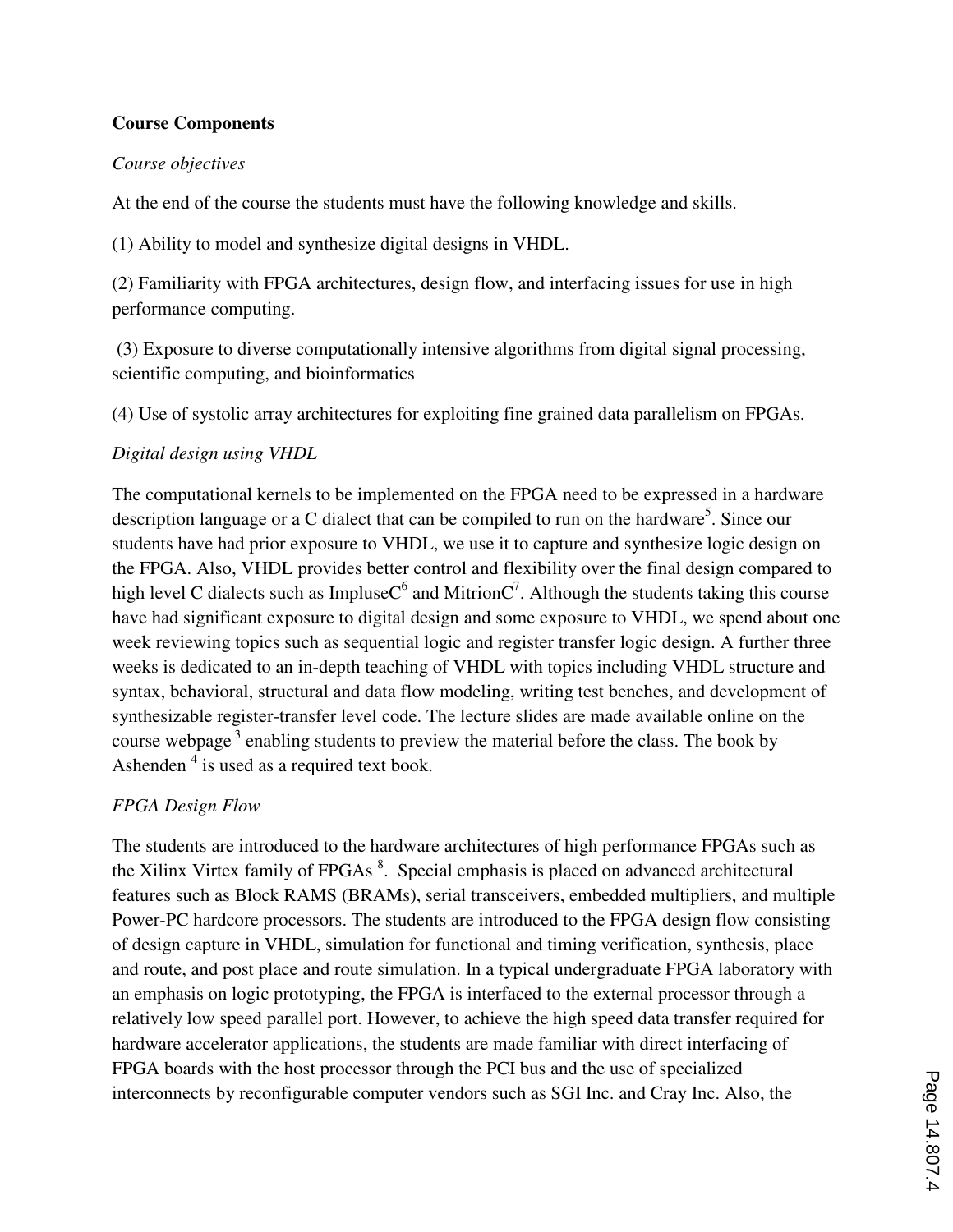students are exposed to the concept of building a scalable system using multiple FPGA boards with gigabit transceivers. Emphasis is placed on data transfer limitations, and the students are made aware of the importance of analyzing both computing and memory latencies when using FPGAs as computational platforms. We spend about one week on this topic.

#### *Systolic array computing*

The low clock speed of FPGAs compared to microprocessors makes it necessary for the hardware designer to take advantage of as much parallelism as possible. We introduce the students to the concept of systolic array architecture as a means of achieving good computational efficiency on FPGAs. Systolic arrays are regular arrays of simple finite state machines where each finite state in the machine is identical and connected locally in a regular fashion. Systolic array architectures have the critical advantages of modularity, regularity, local interconnection, and highly pipelined multiprocessing. Students are made aware of the memory, bandwidth and routing limitations on an FPGA and how the properties of systolic arrays lead to scalable designs on FPGAs.

 Systolic arrays operate best on systolic algorithms where the data item is not only used when it is input but is also reused as it moves through the pipelines in the systolic arrays<sup>9</sup>. Systolic algorithms can be found in many computationally intensive applications such as digital signal processing, scientific computing, and bioinformatics. Though a formal formulation and analysis of systolic algorithms is out of the scope of this course, students are introduced to the design of systolic algorithms through familiar examples such as discrete time convolution and dense matrix multiplication. The students are first provided with a sequential code fragment in C implementing the algorithm. Small test cases are then used to demonstrate the formulation of the systolic algorithm from the sequential code. For example, in a 1D discrete time convolution algorithm, for the case of an 8 long input discrete signal  ${x[1]...x[8]}$  and an impulse response  $\{h[1] \dots h[4]\}$ , the students are shown that the output sequence  $\{v[1] \dots v[11]\}$  can be realized using the systolic array shown in Figure 1.



Figure 1. Systolic array for 1D discrete time convolution.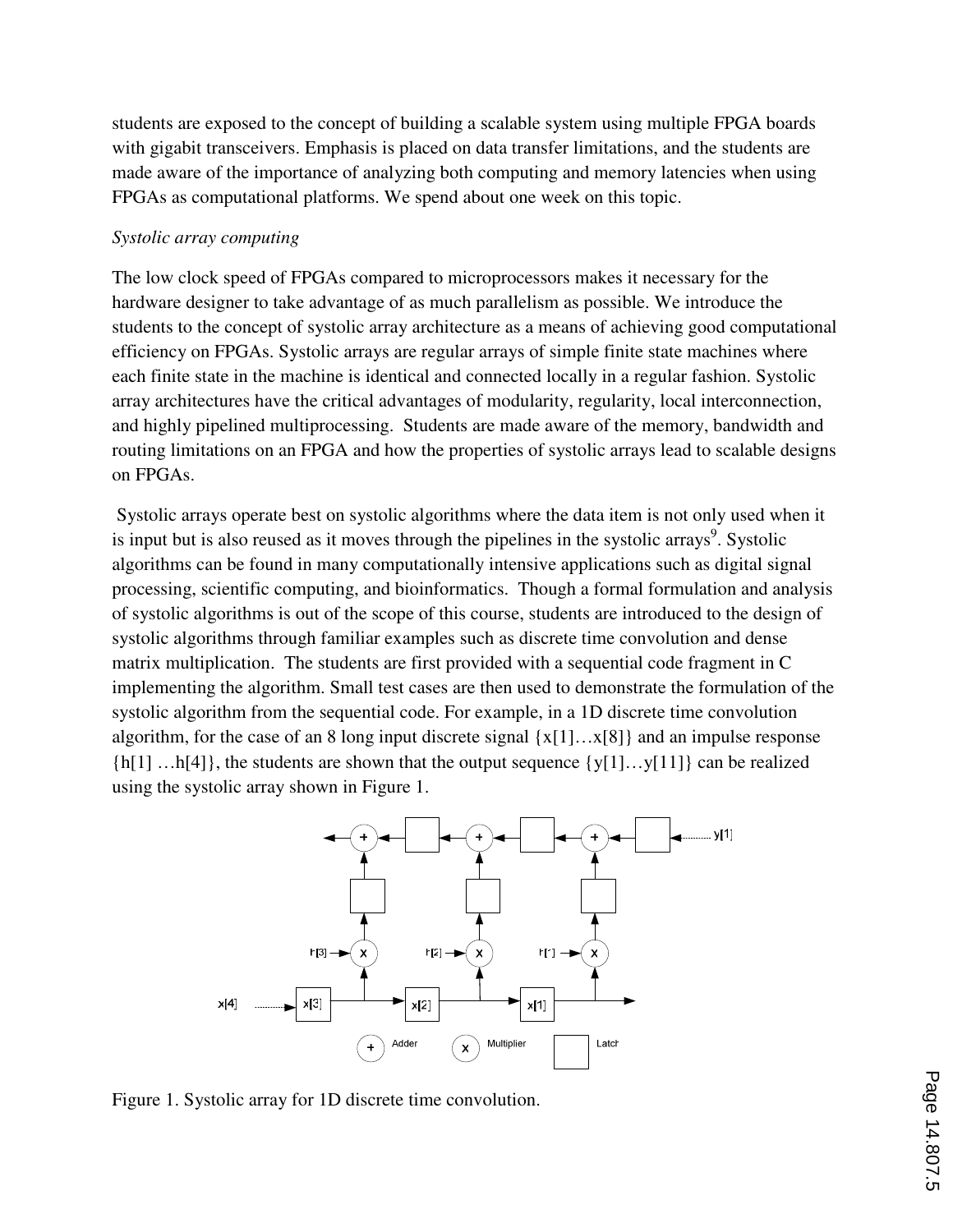We spend approximately two weeks on this topic.

#### *Laboratory assignments*

A significant feature of the new course is the tight integration of the lecture with the laboratory. The course meets for one hour and 15 minutes twice a week, once in the classroom for the lecture and then in the laboratory for programming assignments. We have developed a series of laboratory exercises that serve to reinforce the concepts introduced in the class and the familiarize students with simulation and synthesis tools. A short pre-laboratory assignment is given to ensure that the students are adequately prepared for the laboratory session. The instructors ensure their availability in the lab to answer questions that students have while doing their lab assignments. Additionally a graduate teaching assistant is available during the lab session as well as for a few hours outside class each week to answer student queries. Our lab sessions are currently based on VHDL and the Xilinx ISE which includes the ModelSim simulator and the Xilinx XST synthesizer. The hardware platform consists of the PCI-X based Nallatech FPGA boards equipped with Virtex-II 6000 FPGAs and 128 MB on-board SRAMs.

#### *Course Projects*

The design project forms a crucial part of the new course by exposing students to real world computationally intensive algorithms drawn from diverse areas such as signal processing, scientific computing, and bioinformatics. Additionally, projects help students integrate concepts learned in the course by providing an opportunity to apply their skills acquired to work on realworld problems. The students are initially presented the computational algorithm in class in a pseudo-code format. Note that the students do not have any prior exposure to the computational algorithms assigned. However, our experience indicates that the students are able to grasp the computational steps involved even though they do not necessarily have an in-depth understanding of the algorithm. The opportunities for fine grained parallelism are then pointed out by doing an analysis of data flow in the algorithm. For different parallelization strategies, the students are made aware of the computing, communication, and synchronization trade-offs as applicable to computing on FPGAs. Students then work either individually or in groups of two over the remainder of the semester in implementing the algorithm on FPGA. The instructors and teaching assistants are available to help the students on any problems they have. The students are required to make a short presentation of the project on the last day of class. A brief description of some of the projects assigned to our students over the past two semesters is given below.

#### 1. Edge Detection (Image Processing)

*Description*: Edge detection is a terminology in image processing and computer vision, particularly in the areas of feature detection and feature extraction, to refer to algorithms which aim at identifying points in a digital image at which the image brightness changes sharply or more formally has discontinuities.

*Deliverables*: FPGA implementation of the Sobel edge detection algorithm. An input test image and the algorithm pseudo code are provided.

2. Gauss-Seidel Powerflow computing (Scientific Computing)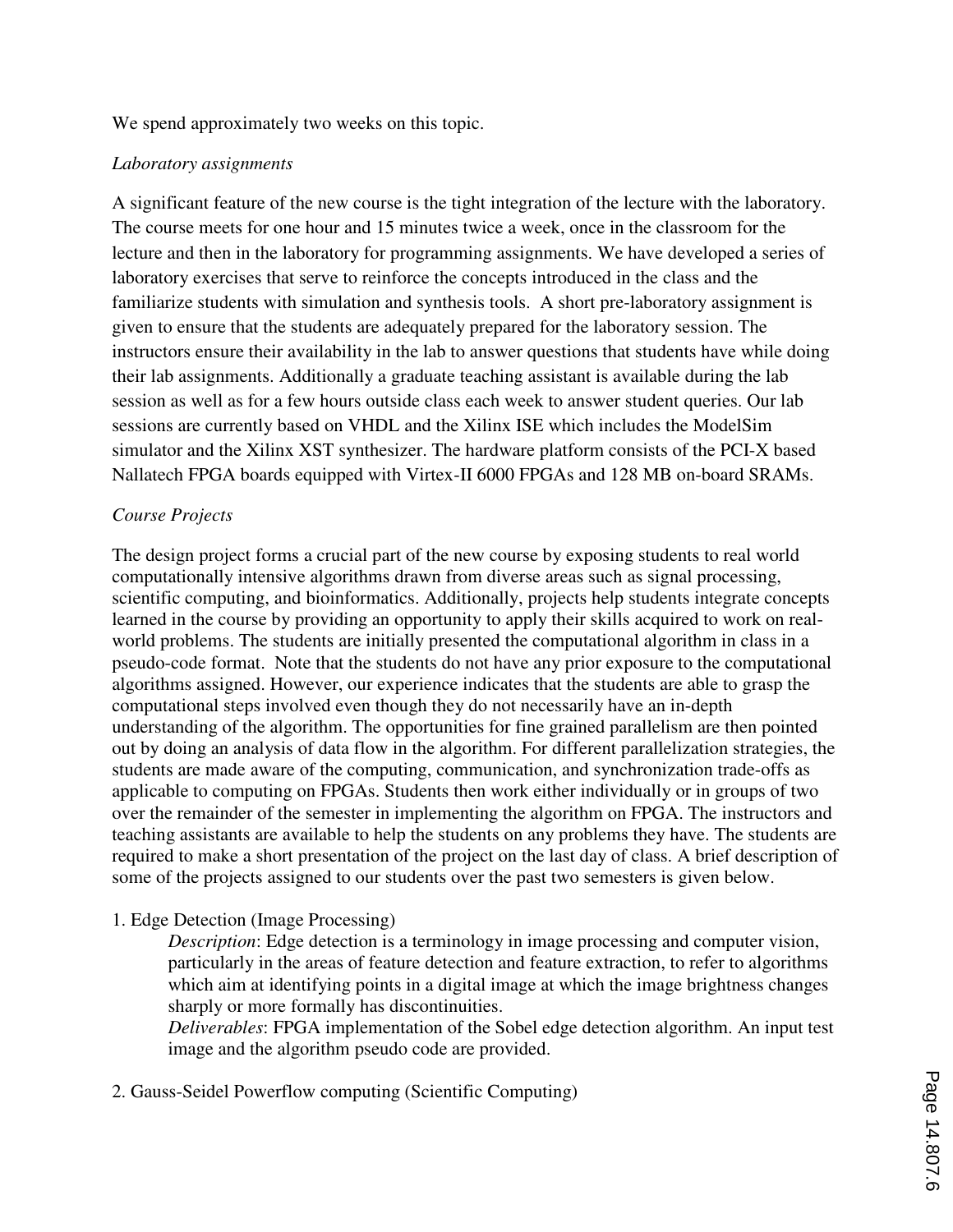*Description*: Gauss-Seidel algorithm is used in calculation of bus voltages in a power grid.

*Deliverables*: FPGA implementation of the pipelined PV bus voltage calculation. One group implements the trigonometric computations and the second group implements the remaining computational elements of the PV bus voltage calculation. Input test data and the algorithm pseudo code are provided.

3. Needleman-Wunsch sequence matching algorithm (Bioinformatics)

*Description:* Needleman-Wunsch algorithm is used for gene and protein sequence matching to determine global alignments. *Deliverables*: FPGA implementation of the pipelined Needleman-Wunsch algorithm. Input test sequences and the algorithm pseudo code are provided.

4. LU Decomposition (Scientific Computing)

*Description:* The LU decomposition is used to generate lower and upper triangular matrices which in turn allow solving of a linear system of equations. *Deliverables:* FPGA implementation of the LU decomposition algorithm. An input test matrix and the algorithm pseudo code are provided.

#### **Assessment**

We have instituted a rigorous process of measuring our effectiveness in achieving the course goals as well as in ensuring that the relevant ABET criteria are met. A pre/post evaluation test was jointly developed by the authors and administered to the students at the beginning and end of each semester. The test helps us identify students' pre-requisite knowledge and serves as a baseline for measuring knowledge acquired as a result of the course. Grades on end-of-semester projects are used to evaluate students' ability to successfully apply concepts. Recently, we have introduced pre-project and an identical post-project tests administered before and after the final project to determine its efficacy in enabling student learning of course concepts (see Appendix 1). In spring 2009, external evaluators will be used to assess student projects. One of the authors (who also provides leadership for a wide variety of assessments that support ABET accreditation and strategic planning) conducts a focus group (see Appendix 2) at mid-semester to solicit feedback from the students regarding opportunities for improvement. Some of the students' suggestions are implemented prior to the end of the semester; others are implemented the following semester. During the focus group, the instructors are not present so that students feel comfortable in sharing their opinions. Results of the focus group are summarized and reported in aggregate to ensure anonymity. Also, the project investigators and the teaching assistants meet regularly during the semester to discuss opportunities for improving the course and strategies for implementation. Assessment results suggest that the new course provides our computer engineering seniors with a good introduction to reconfigurable computing using FPGAs.

#### *Pre/Post Evaluation test*

The pre/post evaluation test consists of a total of seven questions with two questions testing student knowledge of pre-requisite topics, and five questions testing topics covered in the course. Four additional items related to "soft skills" were included on the test. Students are asked to rate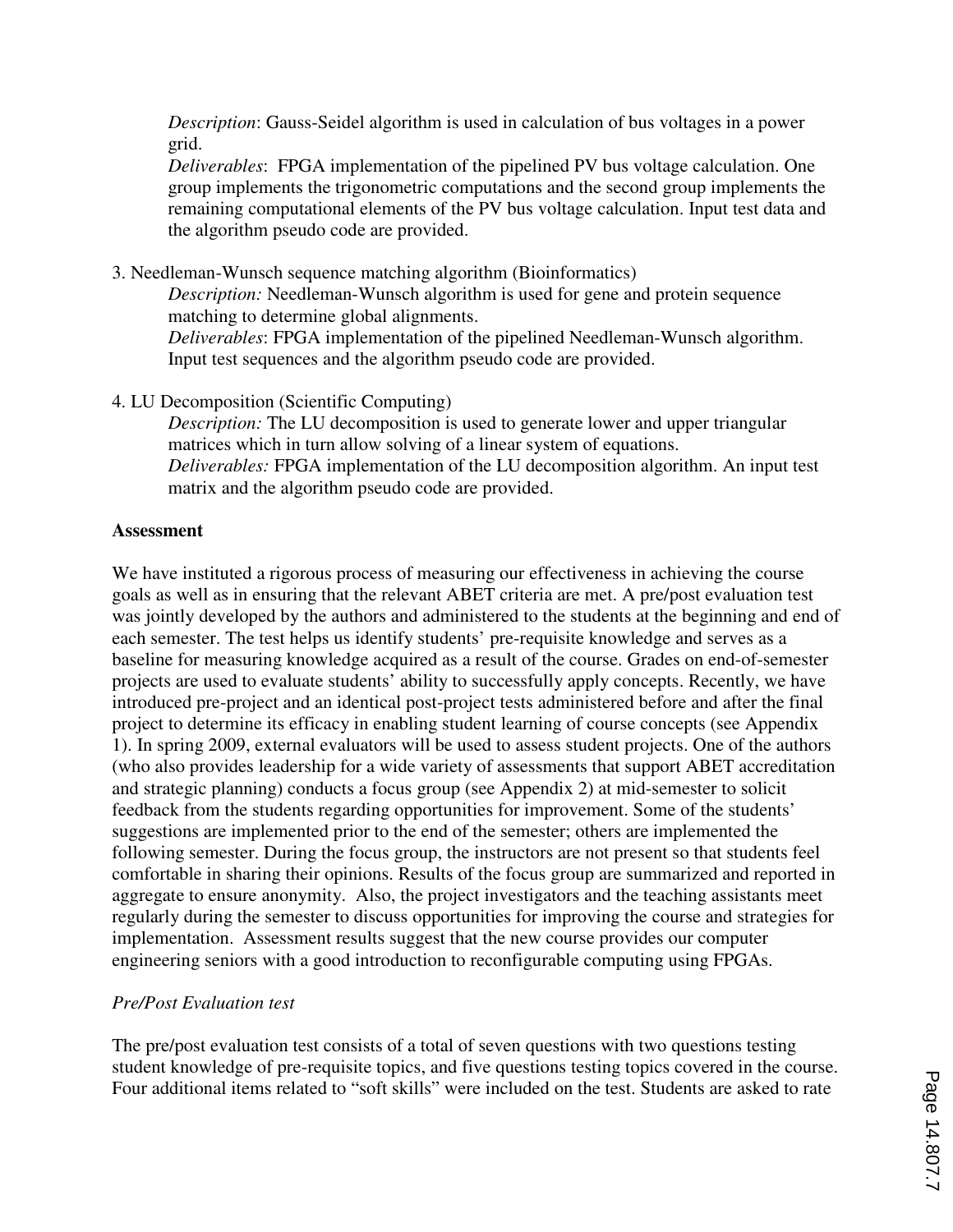their level of confidence in their ability to: (1) design and implement projects to satisfy performance expectations; (2) design and implement projects on time; and (3) make professional presentations. The last question asked students if their most recent team experience in another course was a positive one. These "soft skill" questions are included on the pre/post tests so that the project team could determine if the students needed additional instruction in these areas.

All results are reported for the Fall semester of 2007. At the beginning of the semester, 79% of the students were "somewhat" or "very" confident in their ability to design and implement projects to satisfy design performance; 79% believed they could complete projects on time; 86% were confident in their ability to make professional presentations; and 86% indicated that their last team experience was a positive one. These findings suggested that students had sufficient opportunities to practice the soft skills prior to ECGR 4146. Consequently, the topics were addressed as needed during lecture and labs and in consultation with students via email, telephone, and office hours. Data for the technical test questions were screened prior to analysis.

Table 1 provides pre- and post-test descriptive statistics. The departure from normality based on skew and kurtosis was clearly due to outlier responses. Deletion of outliers is a generally accepted practice for normalizing distributions, however, given the small sample size  $(n = 11)$ , they were retained for further analysis.

#### Table 1

|       | Max.   | Pre-Test |           |             |          | Post-Test |            |             |          |
|-------|--------|----------|-----------|-------------|----------|-----------|------------|-------------|----------|
|       | Points | Mean     | <b>SD</b> | <b>Skew</b> | Kurtosis | Mean      | <b>SD</b>  | <b>Skew</b> | Kurtosis |
| $Q1*$ | 10     | 1.73     | 3.3       | 2.2         | 4.1      | 6.27      | 3.1        | .12         | $-1.8$   |
| Q2    | 5      | 0.18     | 0.6       | 3.3         | 11.0     | 3.55      | 1.4        | .01         | $-2.2$   |
| $Q3*$ | 5      | 0.45     | 1.5       | 3.3         | 11.0     | 4.00      | 1.8        | $-1.5$      | 1.1      |
| Q4    | 5      | 0.00     | 0.0       | N/A         | N/A      | 3.91      | $\cdot$ .2 | $-.60$      | $-1.3$   |
| Q5    | 10     | 0.36     | 0.7       | 1.8         | 2.6      | 4.91      | 2.7        | .79         | $-.13$   |
| Q6    | 10     | 0.82     | 1.3       | 1.7         | 2.3      | 4.18      | 2.8        | .31         | 1.2      |
| Q7    | 5      | 1.09     | 1.5       | 1.9         | 4.3      | 2.73      | 2.1        | $-.16$      | $-1.8$   |
| Total | 50     | 4.64     | 5.9       | 1.6         | 1.5      | 29.55     | 7.9        | .60         | $-1.1$   |

Comparison of Pre- and Post-Test Performance  $(n=11)$ 

*\* These questions were related to material learned in the pre-requisite course, Advanced Digital Logic System Design.* 

A dependent *t* test was conducted with  $\alpha = 0.05$  to determine if there was a significant difference between students' pre-test performance ( $M = 4.64$ , SD = 5.9) and their post-test performance ( $M$  $= 29.55$ , SD = 7.9). Results revealed a significant gain in knowledge ( $t = 10.3$ ,  $p < .01$ ,  $df = 10$ ) during the semester, which was expected as students had virtually no knowledge of FPGA concepts prior to taking the course. Effect size was calculated using original standard deviations rather than pooled standard deviations as the latter overestimates the effect for dependent pairs. Cohen's *d =* 3.2, which indicates that the gain in knowledge was very large, i.e. equivalent to more than three standard deviations.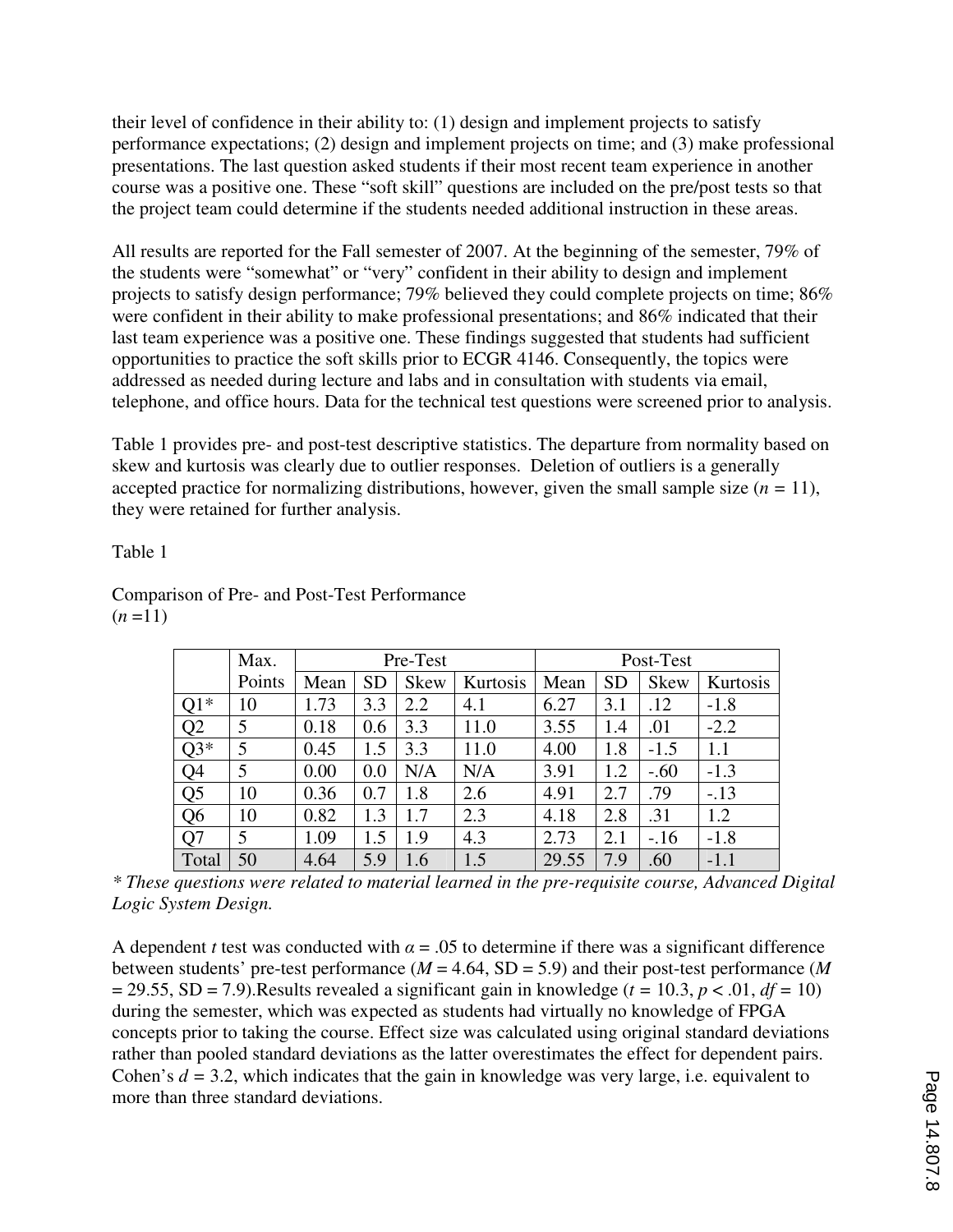In summary, based on the sample of students enrolled in ECGR 4146 during the Fall 2007 semester, the course significantly contributed to their knowledge of logic design, VHDL and FPGA design flow. However, the results strongly suggested that students may not possess the pre-requisite knowledge necessary for success in the course. Two actions were taken to remedy this situation in Spring 2008. First, this feedback was shared with the Advanced Logic System Design faculty. Second, a brief review was incorporated at the beginning of the semester as a lecture and a homework assignment. With these remedial actions, in subsequent semesters, we have noticed an improvement in student performance on the pre-tests on questions related to the pre-requisite material.

#### *Focus groups*

Results of the focus groups also provided valuable insights. For example, during the first semester that the course was offered, students requested that additional materials be available on the course website and that teaching assistants be more readily available in the labs. In response, the instructors enhanced the content of the course webpage and increased the number of teaching assistant contact hours. Similarly, in the second semester, based on the feedback from the previous semester, projects were assigned earlier in the semester with intermediate milestones to provide students with more time to complete the project. Also, based on the student input, the variety of the projects was increased. A follow up focus group meeting revealed that the students greatly appreciated the changes made. Subsequent focus groups in the following semesters provided additional opportunities for minor refinements to the course.

#### **Conclusions**

With the rapid emergence of diverse computing architectures in recent years, we were motivated to introduce to the undergraduate curriculum topics such as reconfigurable computing traditionally taught at the graduate level. Also, with the proliferation of multicore architectures the skills for writing parallel software needs to be developed in our students for their success in their future engineering careers. The new course aims to address these goals by exposing computer engineering seniors to a variety of topics including hardware design using VHDL, FPGA design flow and interfacing, data parallel algorithms, and high performance computing applications. After having taught the new course three times over the past two years, we believe that such a course can be taught successfully in many of the nations' computer engineering programs albeit with a lot of effort from the instructor and teaching assistants. Many students reported that four weeks to cover VHDL was too short. However, they added that the integration of the laboratory and the lectures made their learning a lot easier. Here we note that having a skilled teaching assistant, preferably a graduate student with research interests in reconfigurable computing is of a great help. Nevertheless, to better prepare students for this course, we are currently working with faculty from the pre-requisite course Advanced Digital Logic Systems, to give students an earlier exposure to behavioral design and synthesis in VHDL. The students also were challenged with the concept of exploiting data parallelism in sequential algorithms and reformulating the sequential algorithm as a parallel algorithm. The use of familiar examples such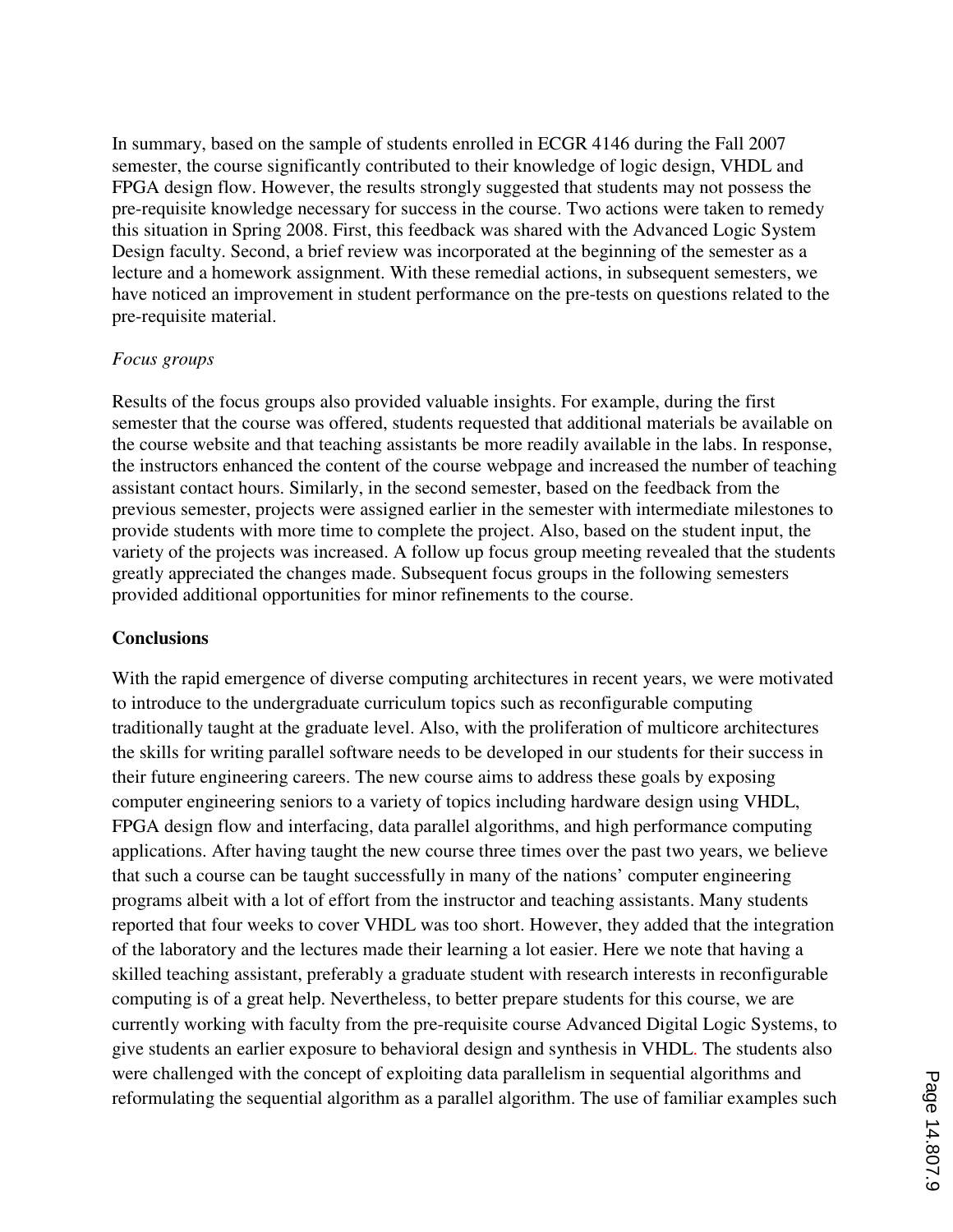as 1D discrete time domain convolution and dense matrix multiplication greatly helped the student in the understanding process. Although the students found the high performance computing course projects exciting, given the steep learning curve involved in starting from a serial pseudo-code algorithm to developing a fully functional hardware implementation on an FPGA within a month's time, the availability of the course instructor in helping the students with the project is critical. The post-project test and informal interaction with the students at the end of the semester revealed that the project had played a vital role in integrating course concepts.

 Our overall conclusion is that with a carefully planned syllabus, course projects, and the availability of student support resources, introducing reconfigurable computing to undergraduate computer engineering students can be a useful vehicle for teaching topics on parallel hardware and parallel algorithms. We plan to make available online all the course materials developed for the new course.

#### **Bibliography**

1. Douglass, S., "Introducing the Virtex-5 FPGA family", Xcell Journal, pp. 8 -11, Fourth Quarter, 2006

2. Pellerin, D., and Saini, M., "FPGAs provide acceleration for software algorithms", FPGA and Programmable Logic Journal, Volume: 2, Number 3, January 2004.

3. http://www.coe.uncc.edu/~amukherj/INTRO2VHDL/index.html

4. P.J. Ashenden, The Designer's Guide to VHDL, Morgan Kaufmann, 1996.

5. M.B. Gokhale, C.D. Rickett, J.L. Tripp, C.S. Hsu, and R. Scrofano, "Promises and Pitfalls of Reconfigurable Supercomputing," Proc. 2006 Conf. Eng. of Reconfigurable Systems and Algorithms, CSREA Press, 2006, pp. 11- 20;

- 6. http://www.impluse.com
- 7. http://www.mitrion.com
- 8. www.xilinx.com

9. D. J. Evans, "Systolic Algorithms", Gordon and Breach Science Publishers, 1991.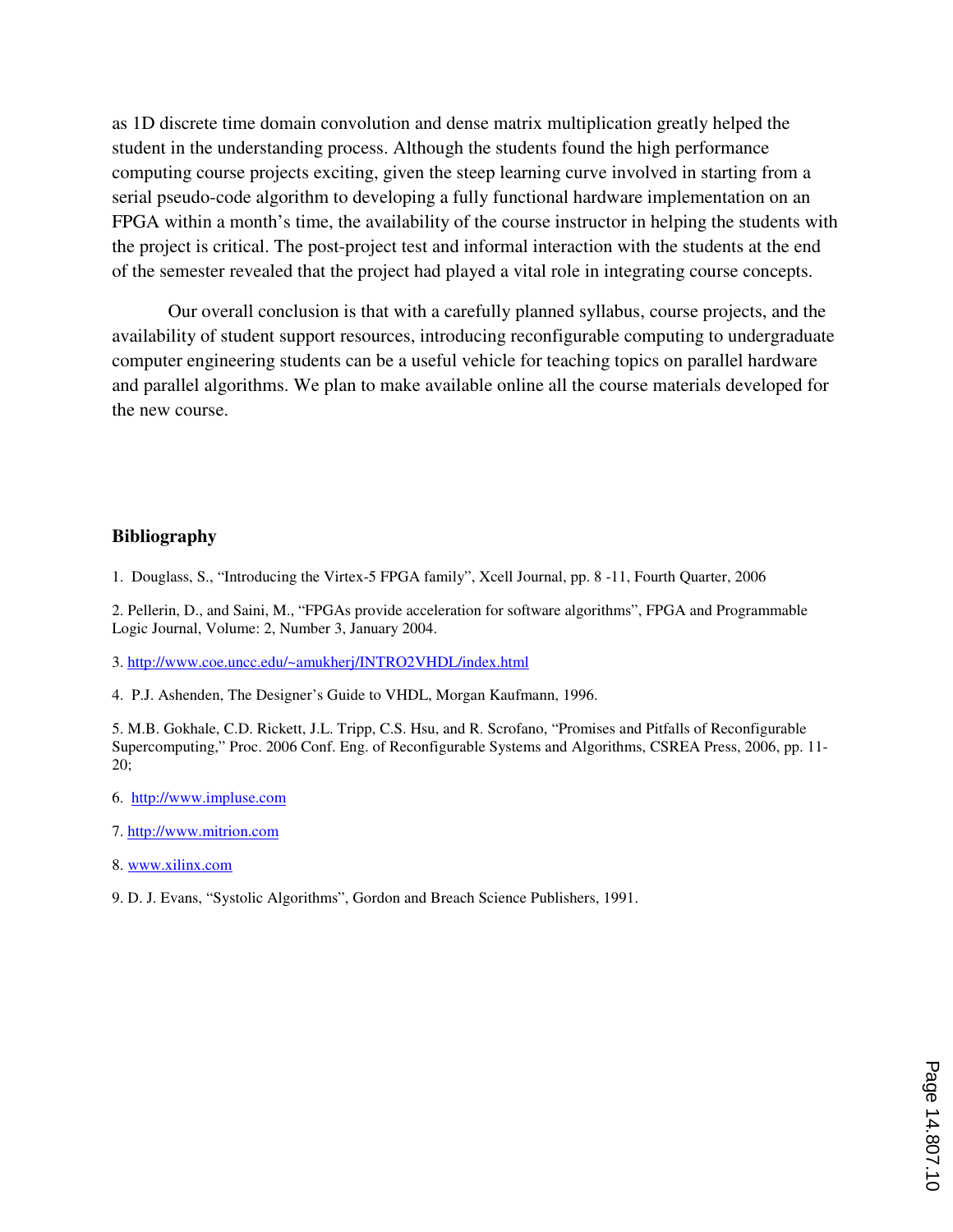**Appendix1:** Pre-project test / Post-project test

## ABET Learning Outcomes: a, b

1. Write a behavioral VHDL code for the T flip-flop. *(Course Objective 1)*

2. (a) Design a 3-bit ripple counter using 3 T flip-flops. *(Pre-requisite knowledge)*

(b) Write a structural VHDL code of the above counter, with parallel loading capability.

#### ABET Learning Outcomes: a, h

3. (a) Briefly discuss a possible application of the counter in either a scientific computing, or a bioinformatics processing unit, or a signal processing hardware. *(Course Objective 3)* 

(b) Discuss the impact of dedicated hardware processing on the application areas listed above. *(Course Objective 3)*

### ABET Learning Outcomes: c, e

4. A digital filter is implemented by the following transfer function

 $y[n] = x[n] + 2x[n-1] + x[n-2] - 0.25y[n-1]$  where  $x[n]$  input and  $x[n-p]$  are the inputs p time steps past. Similarly  $y[n]$  is the present output and  $y[n-p]$  is the output p time steps past.

(a) Design a digital system capable of implementing this filter. Identify the individual logic elements of your design. *(Course Objective 4)*

(b) Calculate the latency and throughput of this system. *(Course Objective 4)*

# ABET Learning Outcomes: c,e

5. Two input 3x3 matrices A and B are multiplied to give an output matrix C using the following algorithm. Note all matrices A, B, and C have 9 elements each.

 $Cij = \sum Aik*Bkj, k = 1, 2, 3$ 

For example,  $C_{11} = A_{11} * B_{11} + A_{12} * B_{21} + A_{13} * B_{31}$ 

(a) Design a pipelined implementation for a 3x3 matrix multiplier, assuming you are given three multiply-add (MAC) blocks where each block is capable multiplying two numbers and adding two numbers. *(Course Objective 4)*

(b) If each block takes N cycles to perform its operations, calculate the latency and throughput of the system (expressed in cycles) *(Course Objective 4)*

(c) How many cycles are required for calculating the final output matrix C? *(Course Objective 4)*